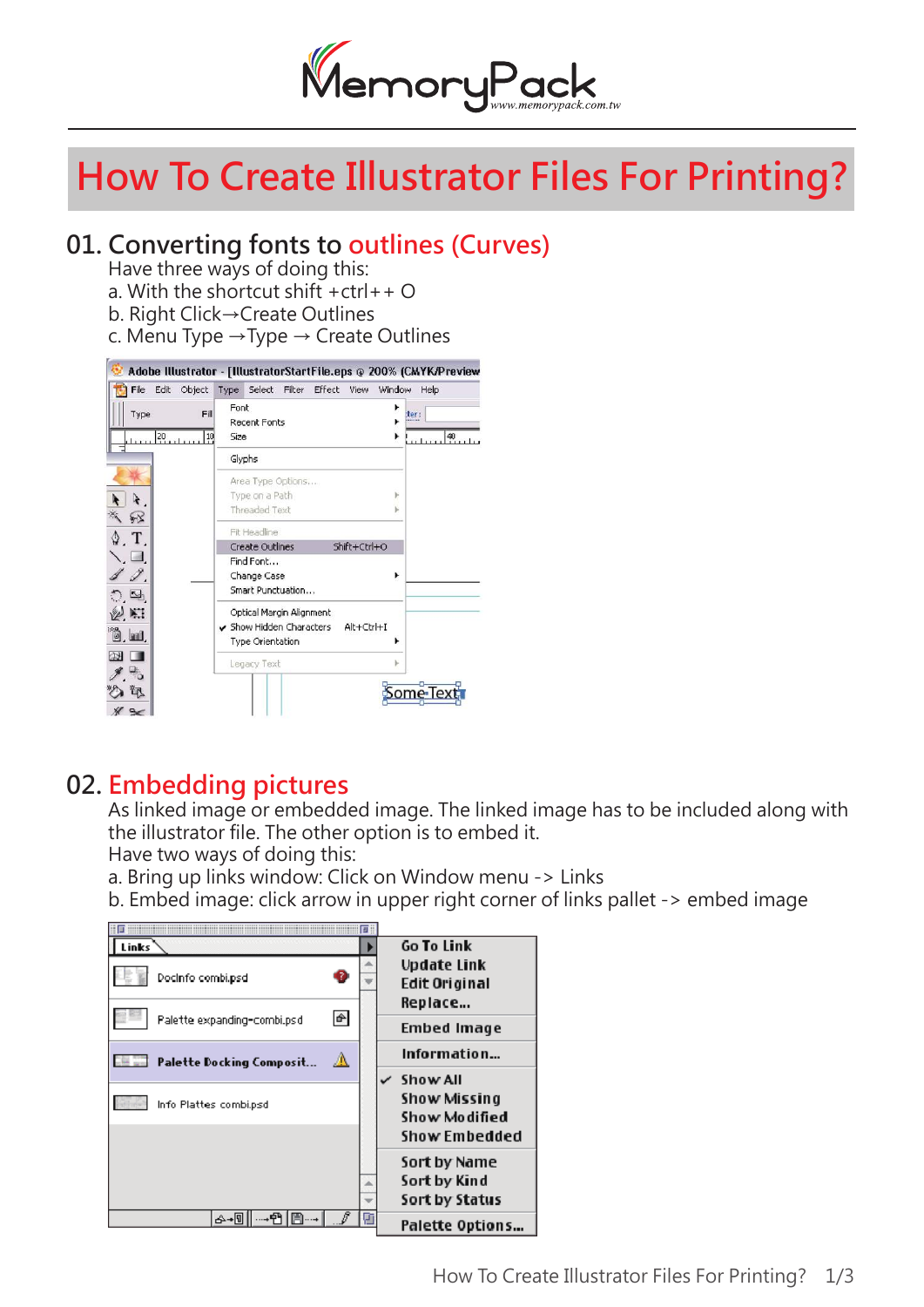

# **How To Create Illustrator Files For Printing?**

### **03. Bleeds should extend 3mm beyond the page area.**

When you have any background colours or images that must print right to the edge of the card, you make sure that those background colours or images go to the bleed line



## **04. Colour images must be in CMYK format (No RGB!).**

 Colour images must be saved as CMYK.Coloured elements such as type and backgrounds should have an assigned CMYK Colour.

#### **05. Images must be at least 300 dpi**

The image must be at least 300 dots per inch (dpi) at the final output size.

### **06. Lines must be at least 0.2mm (0.57pt) for it to be printed.**

Do not use the 'fill' function to draw lines, always use the 'stroke' function.